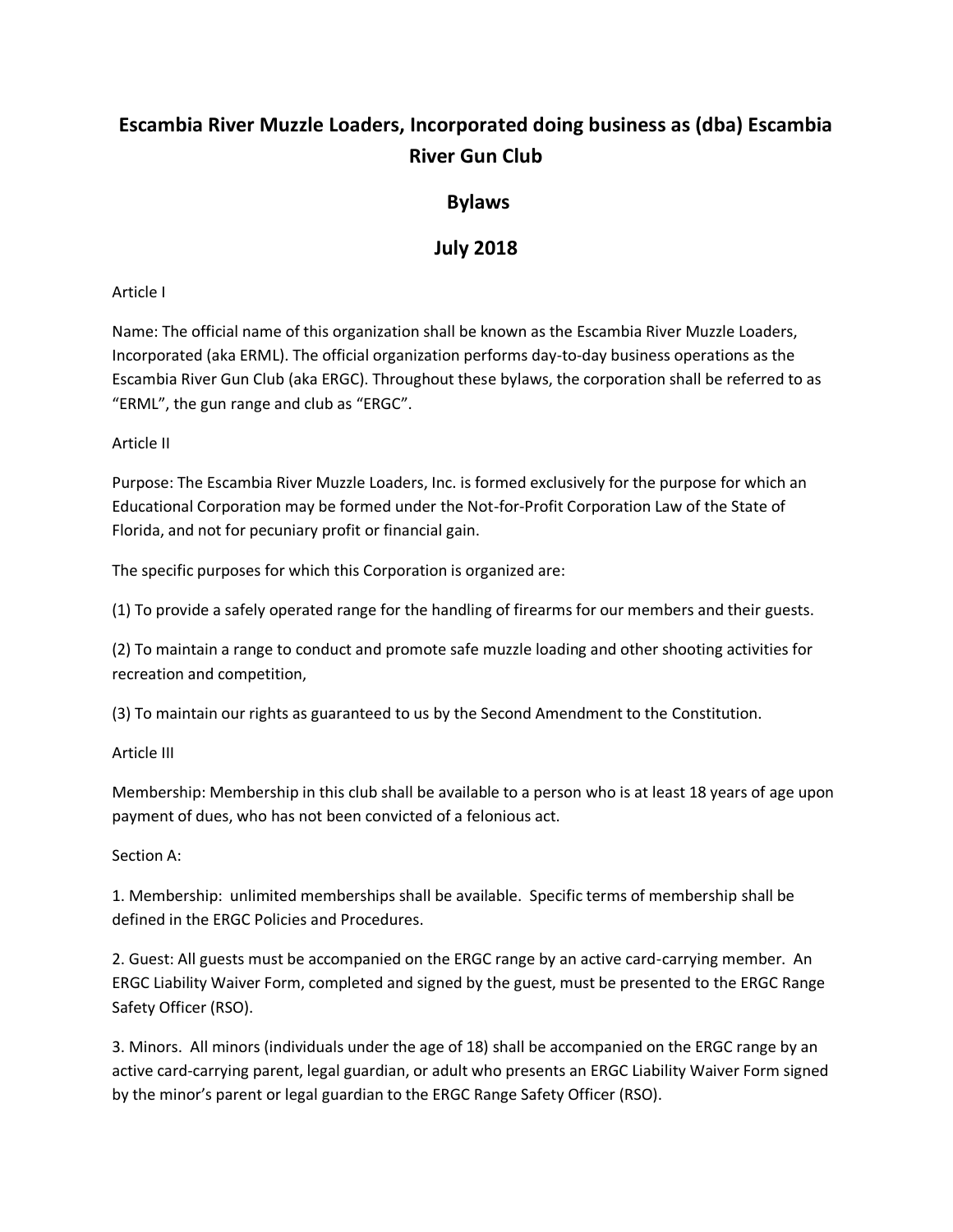Section B: Each current 12-month unlimited membership shall be entitled to one vote in ERGC elections.

Section C: No member of the club in arrears will be eligible to vote or enjoy other privileges of the club.

Section F: Before receiving a permanent membership card or shooting on the ERGC range, each new member must attend and successfully complete a BOD-authorized Orientation Class.

Article IV

Meetings:

Section A – Regular meetings of the Board of Directors (BOD) and the general membership will be held on a routine basis, at a place and time agreed upon by the BOD, as outlined in the ERGC Policies and Procedures.

Section B – Members present at general membership meetings shall constitute a quorum. All issues to be voted on shall be decided by a simple majority of those present at the meeting unless specified elsewhere in the Bylaws.

Section C –When the Board of Directors hold meetings outside of regularly scheduled meetings, they will give an accurate description of these meetings and when they were held at the next scheduled business meeting.

Section D – Board of Directors meetings shall have two-thirds of the Board of Directors present to constitute a quorum. Issues voted upon shall be decided by a simple majority vote.

Section E – The April meeting of each year will be designated the Annual Meeting for the purpose of electing officers and voting on proposed changes to the bylaws. The annual election shall be held following the process outlined in the ERGC Policies and Procedures Manual. No Board may disrupt or prevent the April election.

Section F – Newly elected officers will take office on May 1.

Article V

Board of Directors:

Section A – Board members must be a member of the ERGC.

Section B – Board members will be elected for a one year term.

Section C – The Board of Directors shall consist of the following elected officers: President, Vice-President, Secretary, Membership Secretary, Treasurer, Registered Agent, Web Master, Public Relations Director.

Section D – Board of Directors Responsibilities: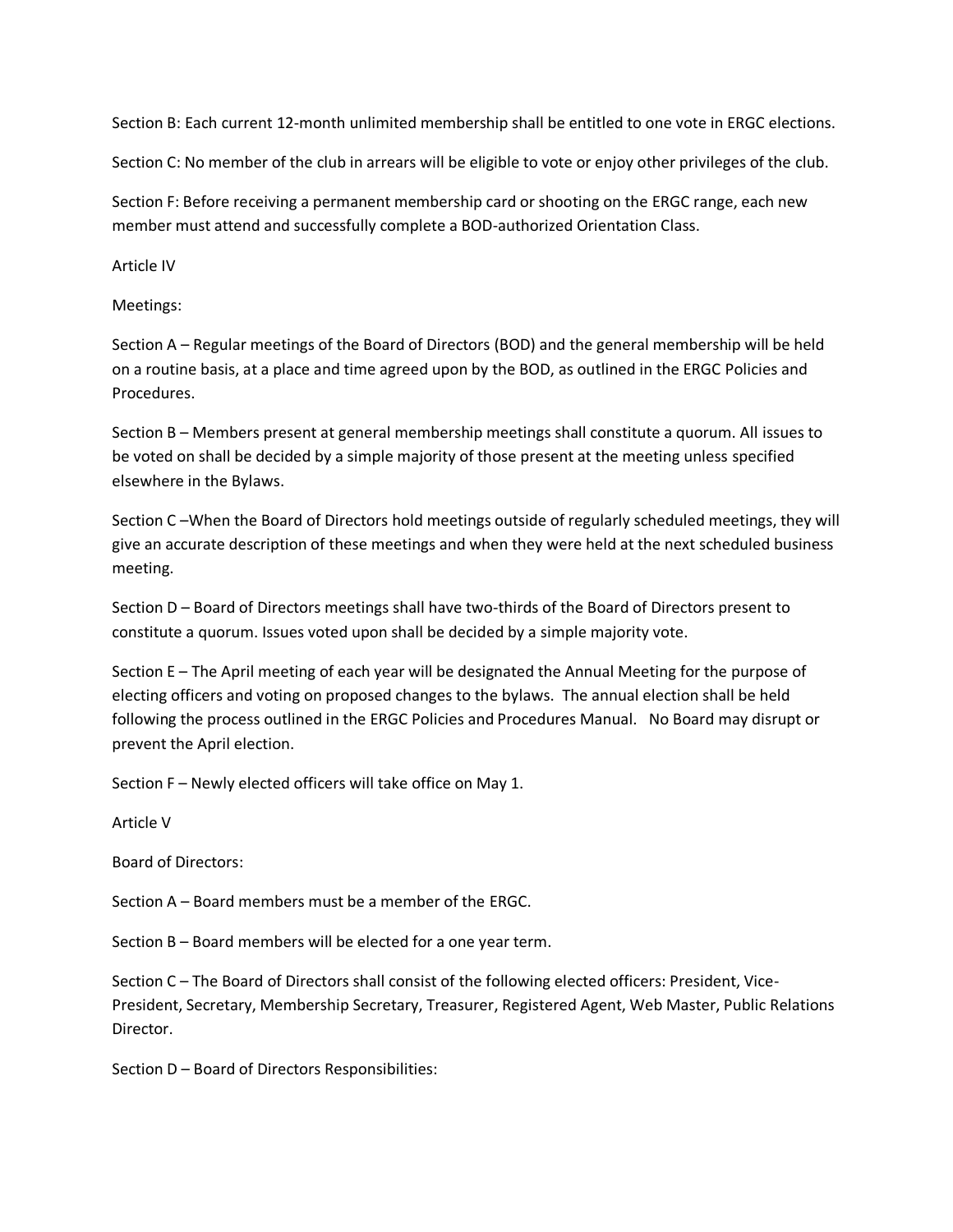1. Handle the day-to-day activities of the ERGC including supervision of committees, public relations, and setting of dues/assessments.

2. Approval of and funding for special projects deemed necessary by the BOD must be voted upon and approved at a regularly scheduled membership business meeting.

3. Read, amend and distribute a Policies and Procedures Manual for the ERGC no later than August 31st of each year.

4. Duties of all members of the Board of Directors will be established on a yearly basis and included in the Policies and Procedures Manual.

5. The Board of Directors, or their designees, will conduct an annual financial review as outlined in the Policies and Procedures Manual.

Section E: In the event that an uneven number of members are seated on the ERGC Board of Directors, the Board of Directors may appoint, by a majority vote, another Member-at -Large at the first BOD meeting following the annual election so that the Board of Directors shall have an even number of members.

Section F: If a Board of Director position is vacated before the annual election, the current Board may fill that position by a simple majority of the Board's vote.

## Article VI

Section A: A list of Range Safety Rules will be made part of the ERGC Policies and Procedures and will be made available to all members of the Organization.

Section B: An NRA-certified Range Safety Officer (RSO) shall be present at the range at all times during operating hours. The RSO shall be tasked with opening and closing the range at the appointed times.

Section C: All members and their guests shall abide by the RSO's instruction and direction as it pertains to safety and any range closure due to inclement weather. If members disagree with any RSO decision, instruction, or direction, they will need to address their concerns in writing to the Range Manager and club President.

#### Article VII

Termination of Membership – Any club member breaking the Range Safety Rules or engaging in activities that discredit ERML or ERGC receive one warning in the form of a certified letter notifying him/her to appear before the Board of Directors. If this member does not respond within fifteen days after receipt of said letter, he/she will be dismissed with no possibility of appeal, reinstatement or reimbursement. The names of all terminated members and persons barred from the range are to be kept on-file with the Membership Secretary and on-file with the Range Safety Officer to ensure there is no future application for membership or admittance to the range.